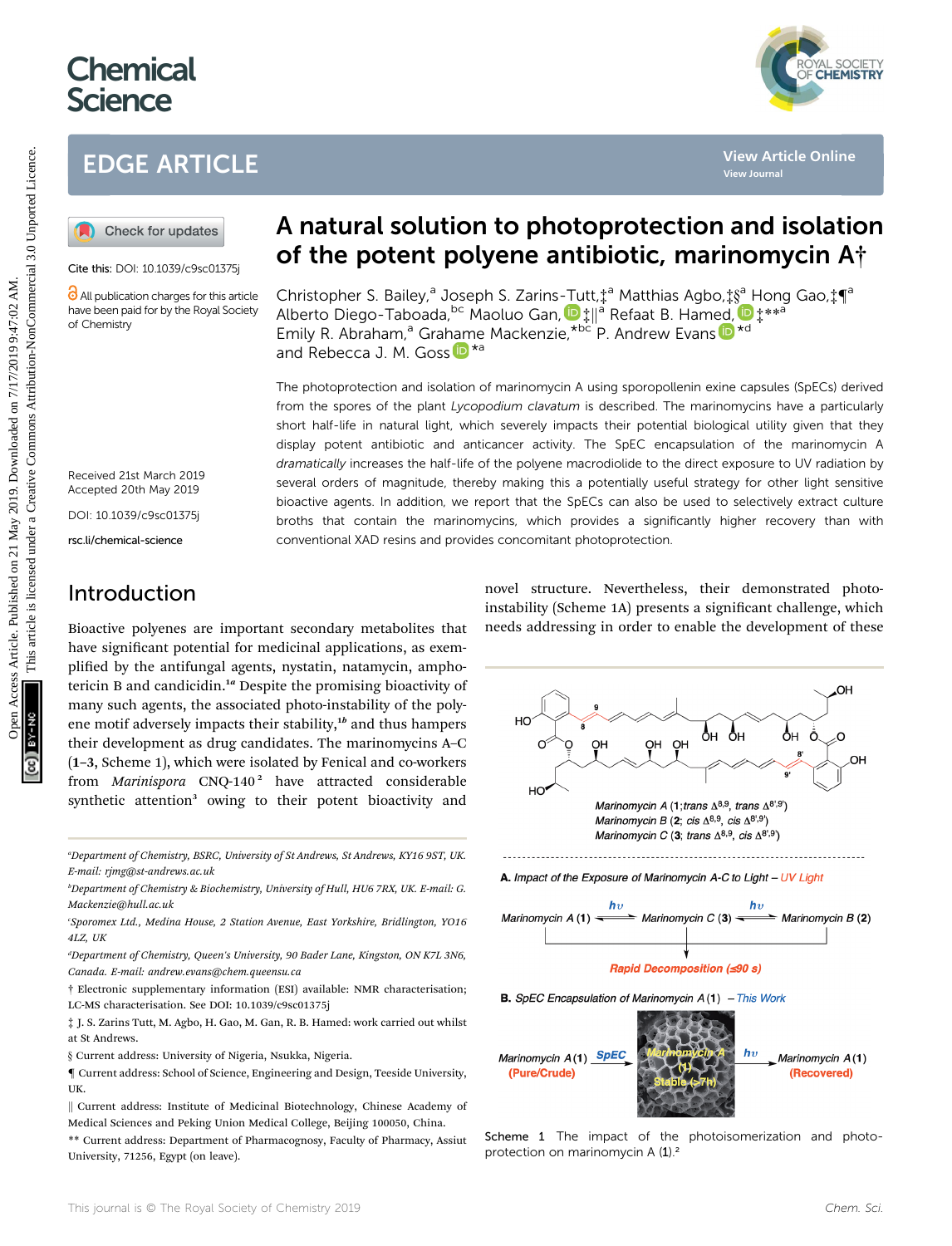compounds as potential medicinal agents.<sup>2</sup> For instance, marinomycin A  $(1)$  has an MIC<sub>90</sub> of 130 nM against both methicillinresistant Staphylococcus aureus (MRSA) and vancomycinresistant Enterococcus faecium (VREF) (both listed "high priority" within the WHO's top 12 bacterial pathogens). Marinomycin A (1) also exhibits anticancer activity against the NCI's 60 cell line panel ( $LC_{50} = 0.4 - 2.7 \mu M$ ), showing good selectivity against several melanoma cell lines, with particular potency against the SK-MEL-5 melanoma cell line  $(LC_{50}$  of 5.0 nM).<sup>3</sup> In contrast to the polyene antibiotics nystatin and amphotericin  $B<sub>1</sub><sup>1</sup>$  the marinomycins show no significant antifungal activity, which implies that they do not act through membrane disruption and that they potentially have a novel mechanism of action.<sup>4</sup> The paucity of new classes of antibiotics, coupled to marinomycin A's potency against antibiotic-resistant strains makes it an important lead and thereby provides the impetus to circumvent the problems associated with light sensitivity. Herein, we describe the photoprotection and extraction of marinomycin A (1) using sporopollenin exine capsules (SpECs) derived from the spores of the plant Lycopodium clavatum. (Scheme 1B).

We envisioned that the natural polymer microcapsules, sporopollenin exine capsules (SpECs), could provide a solution to the photoprotection of polyenes and in particular, for marinomycin A (1). Naturally occurring spores consist of an inner layer (intine) and the outer layer (exine) that are made largely of cellulose and a polymer called sporopollenin, respectively (Fig. 1), which have evolved to protect the genetic material of the plant from external damage.<sup>4</sup> The genetic content of the spore can be easily removed through the porous exine wall to provide an empty shell, which provides an allergen free non-toxic shell able to uptake a variety of liquids as well as drugs from solution. Since the role of the spore is to protect the plant's genetic material, the exterior layer has a number of important properties that protect it from external factors, such as oxidation, light and physical stress.<sup>5</sup> The exine consists of a highly crosslinked polymer of conjugated phenols and polyunsaturated fatty acids, which can block up to 80% UV light.<sup>6</sup> Hence, the exines protect

the natural content in two ways; namely, as an antioxidant and by minimizing the absorption of ultraviolet light. We envisioned exploring whether the latter property might be harnessed to photo-protect the complex macrodiolide marinomycin A (1), which is known to be extremely sensitive to light.

The spores are porous shells, with multidirectional, nanodiameter-sized, channels that facilitate the transport of water, nutrients and other agents.<sup>7</sup> Moreover, the hollow microcapsules are able to encapsulate and release compounds in a controlled manner,<sup>8</sup> making them an ideal medium to store and deliver bioactive materials.<sup>9</sup> Another critical feature of the shells is their highly uniform size and morphology for a specific plant species, which permits tailoring to encapsulate different molecules. These properties have raised interest in the utilisation of pollen exines (SpECs) for drug delivery, both through inhalation and oral administration.<sup>9</sup> For instance, SpECs have been shown to enhance the bioavailability of eicosapentaenoic acid (EPA) via the oral route $^{8a}$  and protect commercial cod liver oil and omega oils from rancidification through oxidation and exposure to UV light.<sup>6</sup> In a related study, the SpECs from the plant L. clavatum were used to encapsulated fish oils to mask the taste of the fish oil<sup>10</sup> and were utilized in a clinical trial as an oral delivery agent,<sup>9a</sup> which demonstrated potential for the topical delivery of drug molecules.<sup>5c,11</sup> Overall, these microcapsules are generally thought to be beneficial for a variety of applications and in particular provide a safe method for drugdelivery. Chemical Science<br>
Comparison for a constrained on 21 May 2019. Download appear to the most comparison of the symbol of the symbol of the symbol of the symbol of the symbol of the symbol of the symbol of the symbol of the

### Results and discussion

Preliminary studies focused on determining the feasibility of the SpECs extracted from the spores of *L. clavatum* (Fig. 2; see ESI, Section 4.1.3†) for the photoprotection of the bioactive polyene macrodiolide, marinomycin A (1). To this end, we established a baseline for comparison, by examining the rate of decomposition of the marinomycin A through the direct irradiation of 1 mL of a 10  $\mu$ M aqueous solution of marinomycin A



Fig. 1 SEM of SpECs from Lycopodium clavatum.



Fig. 2 Marinomycin A degradation under direct UV radiation, as determined by the concentration of remaining marinomycin A.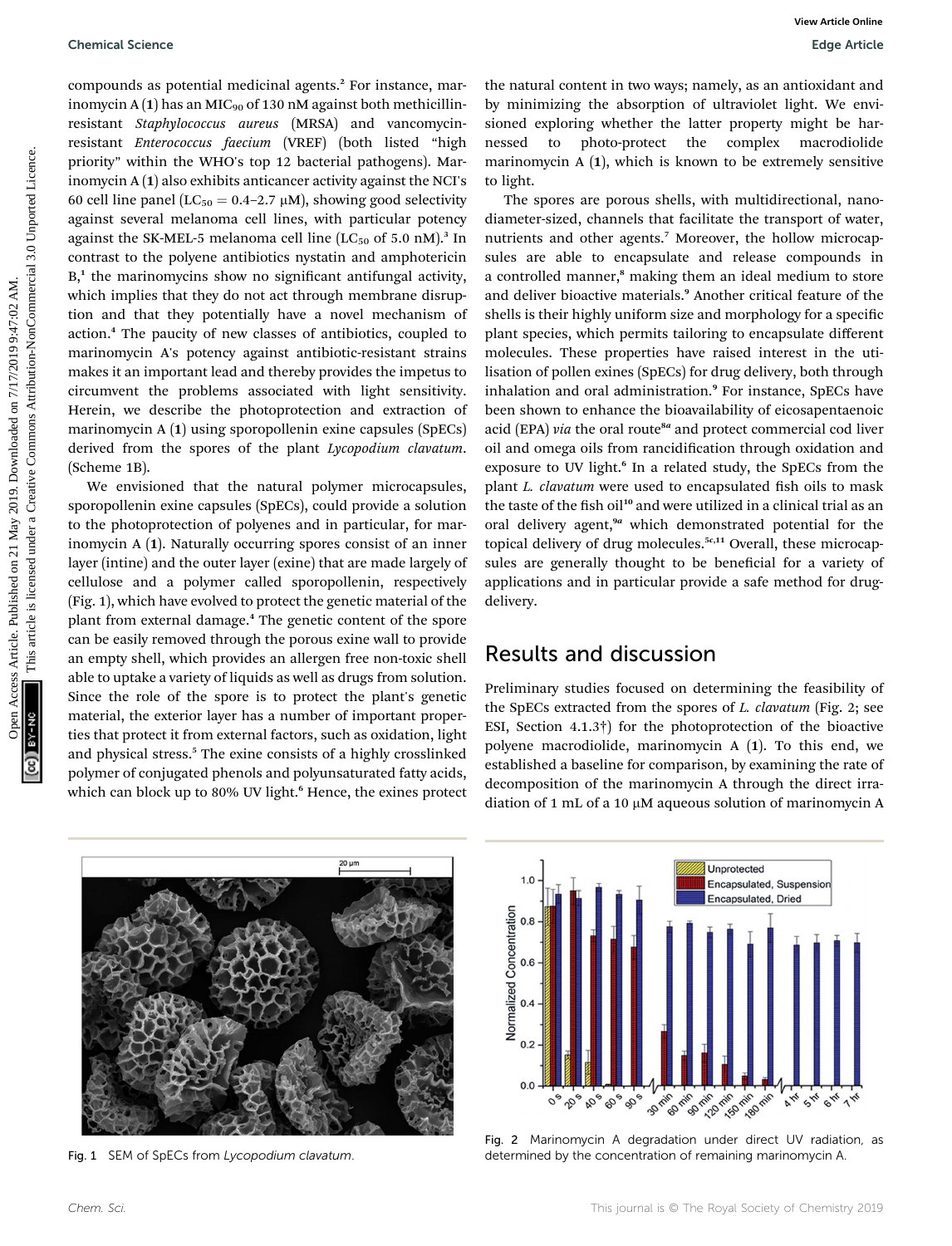capped in a 1.5 mL polypropylene microcentrifuge tube, which was directly exposed to a flat UV transilluminator and irradiated with UV light with a wavelength of 312 nm that was generated by  $6 \times 8$  watt UV bulbs placed behind a UV filter. Aliquots (200  $\upmu\rm{L})$ were taken from 3 separate microcentrifuge tubes at each time point, diluted with an equal volume of methanol and analysed by UPLC measuring UV absorbance at 360 nm. A predetermined standard curve (see ESI, Section 4.1.1†) was used to determine the concentration of marinomycin A from the UV absorbance. Interestingly, this study indicated that the half-life for marinomycin A photoisomerization was approximately 8 seconds  $(\pm 1 \text{ s})$  with UV light. Using this as a base line, we set about testing the photoprotection conferred by the SpECs from L. clavatum AT1862. In a dark environment, the SpECs were suspended in a 1  $\mu$ M aqueous solution of marinomycin A for 30 minutes, centrifuged and the supernatant was discarded and the SpECs were washed with distilled water. The washed and pelleted SpECs were then re-suspended, in their original polypropylene microcentrifuge tubes, with water and capped. The aqueous suspension is needed in this experiment to enable accurate handling of the very small quantities of SpECs that are utilized, and it also maintained consistency with the solvated, unprotected control experiment. The tubes were laid on their side on a flat UV transilluminator, as described above, and irradiated. Sampling was carried out by removing 3 microcentrifuge tubes from UV exposure at each time point. Samples, at the various time points were examined by centrifuging the SpECs to remove them from suspension, removing the aqueous phase, and then eluting marinomycin A from the SpECs by vortexing with DMSO. The DMSO extract was diluted with an equivolume of methanol and analysed by UPLC to evaluate any protective effect of the SpECs on marinomycin A. The half-life for sporopollenin encapsulated marinomycin A (1) in solution was approximately 34 minutes  $(\pm 7 \text{ min})$  (see ESI Fig. 4.2B†), representing a very dramatic >250-fold improvement over that of the material in solution. Edge Article<br>
Since the Constrained on the Viential Since Common Constrained on 21 May 2019. Download Since Common Access Article is like that the constrained on 21 May 2019. Download the Common Common Common Common Common

The dramatic increase in the half-life of the marinomycin A conferred by the SpECs, under intense direct UV irradiation, is indeed very promising, albeit we deemed the increase in halflife far too short to impact the utility of this agent for a therapeutic application. To this end, we postulated that the relatively short half-life may be attributed to either the decomposition of the SpECs under these conditions or the diffusion of the natural product from the SpECs in to the aqueous solution. To test this hypothesis, we pre-exposed SpECs to UV light for up to ca. 3 hours prior to loading with marinomycin A (1). The loaded SpECs were than exposed to 5 minutes of UV irradiation, which was intended to decompose any unprotected marinomycin A. The SpECs were then extracted and analysed by UPLC. Analysis of the data showed no change in the quantity of eluted marinomycin A when the SpECs were pre-exposed to UV light. This indicated that the UV protection afforded by the SpECs is related to the interaction between the substrate and the SpECs, and that the gradual photoisomerization observed is likely attributed to the elution of the antibiotic into the water from which the SpECs were initially suspended. To test this notion, the SpECs where loaded with marinomycin A in the same

fashion as previously described and lyophilized in the dark. The dried SpECs where then exposed to UV light and the resulting marinomycin A content was analysed in the same manner. Remarkably, approximately 30% of the marinomycin A had degraded after 7 hours. Intriguingly, the degradation occurs within the first 30 minutes, which could potentially be marinomycin A on the surface of the SpECs degrading and thus leaving the remaining agent bound inside the SpECs almost completely photoprotected.

Nevertheless, despite this development the remaining challenges were the low levels of production of marinomycin A (1) and the purification of this natural product, which tend to be common issues with microbial fermentations of natural products. To address this first challenge, namely to increase the amount of isolated marinomycin A for the photoprotection studies, we systematically studied the protocol for improving production by examining the media that was used for the fermentative production of marinomycins (see ESI, Section 3.1†). Since we knew<sup>5c</sup> that the sporopollenin of SpECs can sequester marinomycin A; we explored whether this phenomenon could be applied to the extraction of it from a fermentation broth. Production cultures of Marinospora CNQ 140 (50 mL), were grown for the standard 6 days and the bacterial cells were removed from the fermentation media by centrifugation. The supernatant was then supplemented with either XAD 16N, XAD7HP or the SpECs. Interestingly, the uptake of marinomycin A by the SpECs from the culture broth was significantly higher than either XAD 16N or XAD 7HP with an improvement of 6 and 19 fold, respectively for the SpECs (Fig. 3A). Hence, the SpECs provide a highly selective method for the extraction for marinomycin A (1) from the culture broth with few other minor metabolic impurities. Elution of marinomycin A from the various resins and the SpECs with DMSO, demonstrates that not only is it extracted, but a high level of purification is conferred by this step. A selectivity ratio (extracted ion chromatogram integration/total ion count integration) of 1.18  $\times$  10<sup>-2</sup> was observed, which was 6 and 13 fold more selective than XAD 16N and XAD 7HP, respectively (Fig. 3A). Overall, we envision that given that the SpECs are inexpensive and that pore dimensions can be modified in accordance with plant origin, that this strategy holds significant promise for the isolation and photoprotection of other labile polyene natural products.<sup>12</sup>

To investigate the selectivity and efficiency of the extraction further, we repeated the experiment by investigating the extraction of a purified aqueous solution of marinomycin A. Under the aforementioned conditions, whilst the SpECs showed excellent and selective uptake of marinomycin A (1) from a crude broth, the resins were very slightly more effective than the SpECs at uptaking marinomycin A from a purified sample (Fig. 3B). Intrigued by this observation we altered the pH of the culture broth to 1.5 pH units either side of the natural pH of the culture broth. This was to determine if we observe any change in affinity for marinomycin A at different pH's. For the SpECs and both of the XAD resins a modest rise in affinity is observed when the pH was increased. However, this increase was not sufficient to explain the slight change in relative binding affinity observed between the SpECs and XAD resins for purified and unpurified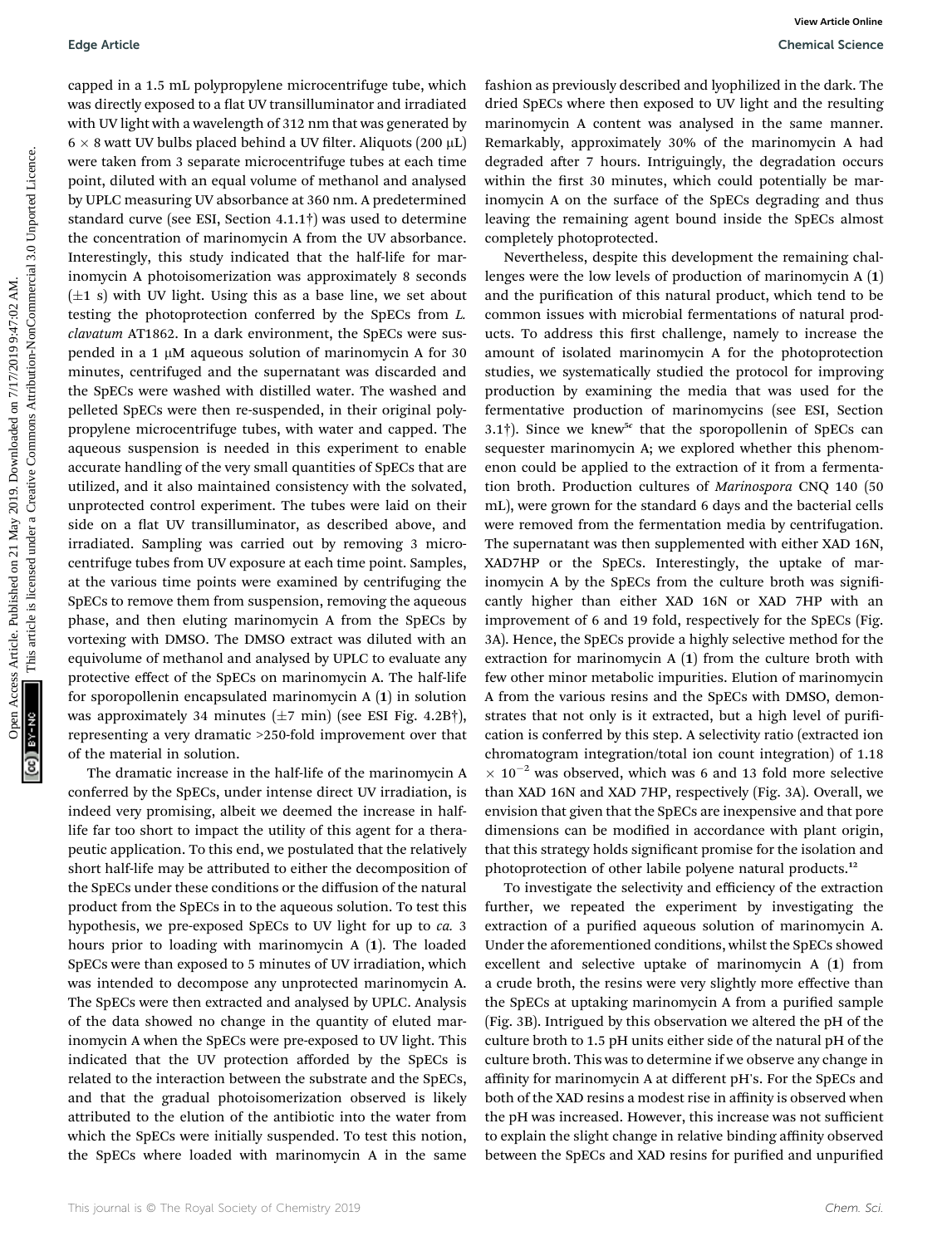

Fig. 3 Relative uptake of marinomycin A (1) by 50 mg of XAD 7HP, XAD 16N and SpECs. (A) Uptake of marinomycin A (1) from a crude culture broth. Relative quantification by mass LC-MS by integration of the XIC between 997.5 and 997.6 Da. (B) Uptake of marinomycin A (1) from a aliquots of the purified compound in water. Concentration  $(\mu M)$  of purified marinomycin A (1) taken up by 50 mg of XAD 7HP, XAD 16N and SpECs.

marinomycin A (Fig. 3B, see ESI, Section 5.4†). This indicates that pH is not a defining factor in the change in binding affinity. This small change in efficiency is likely to be a result of more selective binding of marinomycin A by the SpECs than the XAD resins. Potentially, XAD's lack of selectivity in binding marinomycins over other components in the fermentation broth, which reduces the number of binding sites available for marinomycin A (1).

Having explored the relative efficiency of the SpECs and XAD resins for extraction, we elected to examine if commercial solid phase extraction resins also provided some form of photoprotection to marinomycin A (1) or if the photoprotection observed was unique to the SpECs. Hence, the XAD 16N and XAD 7HP resins were loaded with marinomycin A in an analogous manner to this agent with the SpECs and then exposed to UV light. In stark contrast to the photoprotection observed for the SpECs no observable photoprotection was evident for either XAD 7HP or XAD 16N. SpECs from the spores of L. clavatum AT1862 showed remarkable photoprotection of the antibiotic and antitumor polyketides, marinomycin A (1, Fig. 2). In addition, it is significantly more effective for extracting the marinomycin  $A(1)$  from a culture broth, which has significant potential for natural product isolation.

## Conclusion

We have demonstrated the ability to employ naturally occurring, inexpensive and commercially available SpECs to provide a practical solution to the photoprotection and isolation of the light sensitive bioactive polyene antibiotic, marinomycin A (1). The SpEC encapsulation dramatically increases the half-life of the polyene macrodiolide to direct exposure to UV radiation. This unorthodox and ground-breaking finding will likely pave the way and enable future synthetic, biosynthetic and medicinal chemical studies towards the development of these attractive, but challenging light sensitive molecules. There is interest in the utilization of pollen exines (SpECs) for drug delivery, both through inhalation and oral administration.<sup>9</sup> These

microcapsules have also shown potential for the topical delivery of drug molecules.<sup>5c,11</sup> There appears to be a perfect partnership between SpECs from Lycopodium clavatum and marinomycin A (1), in terms of both encapsulation and photoprotection. Varied sized spores from different species may be selected to tailor the encapsulation of different molecules. This work opens interesting avenues to explore the application of this technology as a natural safe and sustainable means of stabilizing other light sensitive bioactive agents, enabling their utilization as important leads in medicinal chemistry.

## Conflicts of interest

Dr G. Mackenzie is the Technical Director for Sporomex Ltd, which owns patents pertinent to some of the contents in this article.

### Acknowledgements

This work was supported by an MRC Case Studentship (JZT, RJMG), the European Research Council, funded under the European Union's Seventh Framework Programme (FP7/2007- 2013/ERC consolidator grant GCGXC grant agreement no 614779 to RJMG). We also gratefully acknowledge a CSC Scholarship (MG, RJMG), a BSAC Fellowship (MA, RJMG), and Sporomex Ltd (ADT) for supporting this work. NSERC is thanked for supporting a Tier 1 Canada Research Chair (PAE) and the Royal Society for a Wolfson Research Merit Award (PAE). We also thank W. Fenical (Scripps Institution of Oceanography, San Diego) for the kind provision of Marinispora strain CNQ-140. Operation Science<br>  $\frac{3}{2}$  May 2019. Downloaded on 21 May 2019. Downloaded on 21 May 2019. Downloaded on 21 May 2019. Downloaded on 21 May 2019. Download and the common in the common in the common in the common in the c

### References

- 1 (a) J. M. T. Hamilton-Miller, Bacteriol. Rev., 1973, 37, 166– 196; (b) For example see: P. Szczeblewski, T. Laskowski, A. Balka, E. Borowski and S. Milewksi, J. Nat. Prod., 2018, 81, 1540–1545; (c) J. L. Koontz, J. E. Marcy, W. E. Barbeau and S. E. Duncan, J. Agric. Food Chem., 2003, 51, 7111–7114.
- 2 H. C. Kwon, C. A. Kauffman, P. R. Jensen and W. Fenical, J. Am. Chem. Soc., 2006, 128, 1622–1632.
- 3 The synthesis of this powerful new antibiotic has attracted much interest, notable total syntheses include: (a) K. C. Nicolaou, A. L. Nold, R. R. Milburn, C. S. Schindler, K. P. Cole and J. Yamaguchi, J. Am. Chem. Soc., 2007, 129, 1760–1768; (b) P. A. Evans, M.-H. Huang, M. J. Lawler and S. Maroto, Nat. Chem., 2012, 4, 680–684; (c) T. Nishimaru, M. Kondo, K. Takeshita, K. Takahashi, J. Ishihara and S. Hatakeyama, Angew. Chem., Int. Ed., 2014, 53, 8459–8462.
- 4 S. Wallace, A. Fleming, C. H. Wellman and D. J. Beerling, AoB Plants, 2011, 1–18.
- 5 (a) J. Brooks and G. Shaw, Nature, 1968, 219, 532–533; (b) S. Barrier, A. Diego-Taboada, M. J. Thomasson, L. Madden, J. C. Pointon, J. D. Wadhawan, S. T. Beckett, S. L. Atkin and G. Mackenzie, J. Mater. Chem., 2011, 21, 975–981; (c) A. Diego-Taboada, P. Cousson, E. Raynaud, Y. Huang, M. Lorch, B. P. Binks, Y. Queneau, A. N. Boa, S. L. Atkin,